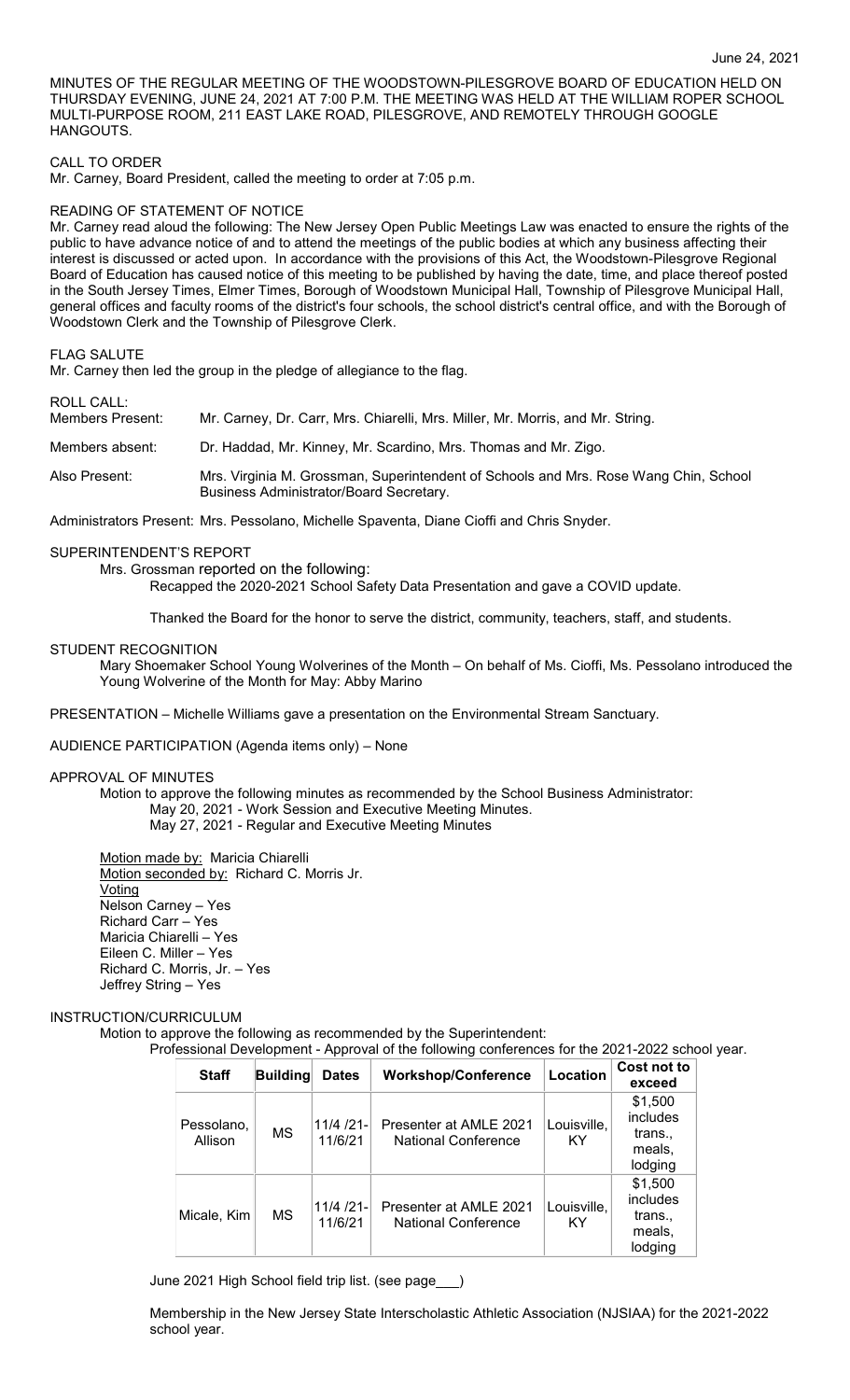June 2021 Fundraiser list. (see page \_\_\_)

Harassment, Intimidation and Bullying report dated 5/27/21-6/17/21 and to provide notification letters as required to the parents/guardians advising that this information has been provided to the Board of Education.

Motion made by: Eileen C. Miller Motion seconded by: Maricia Chiarelli Voting Nelson Carney – Yes Richard Carr – Yes Maricia Chiarelli – Yes Eileen C. Miller – Yes Richard C. Morris, Jr. – Yes Jeffrey String – Yes

#### ADMINISTRATION/PERSONNEL

Motion to approve the following as recommended by the Superintendent:

New Staff as follows:

1-year contract for Steven Crispin as Interim Superintendent. NOTE: This has been approved by the Executive County Superintendent.

Steven Crispin as the Acting Business Administrator from 7/1/2021 through 9/30/2021.

Rose Chin as a consultant to the Business Administrator/Board Secretary from 7/1/2021 through 9/30/2021. Cost - \$69.27 per hour not to exceed 7 hours per week.

Extra Duty appointments as follows:

June 2021 High School extra duty list for the 2021-2022 school year. (see page \_\_\_)

June 2021 Athletic list for the 2021-2022 school year. (see page \_\_\_)

Deborah Lake for additional responsibilities in the Business Office from 7/1/2021 through 9/30/2021. Stipend - \$1,500.

Ginger Jones for additional responsibilities in the Business Office from 7/1/2021 through 9/30/2021. Stipend - \$1,500.

Lynn Hall for additional responsibilities in the Business Office from 7/1/2021 through 9/30/2021. Stipend - \$1,500.

Child Study Team summer list. (see page \_\_\_)

Summer 2021 Nursing and Counseling list. (see page \_\_\_)

June 2021 substitute list for the 2021-2022 school year. (see page \_\_\_)

June 2021 athletic volunteer list for the 2021-2022 school year. (see page \_\_\_)

Team Leader - Guidance PreK-12 job description.

Motion made by: Eileen C. Miller Motion seconded by: Maricia Chiarelli Voting Nelson Carney – Yes Richard Carr – Yes Maricia Chiarelli – Yes Eileen C. Miller – Yes Richard C. Morris, Jr. – Yes Jeffrey String – Yes

Motion to approve the following as recommended by the Superintendent (voting not applicable to sending district representatives):

Retirement of Carol Kenvin, teacher, effective 3/1/2022.

Resignation of Danielle Vogelpohl as a cafeteria aide effective 6/18/2021.

Maternity leave of absence for Jennifer Hildebrand from approximately 10/18/21 through approximately 12/16/21.

New staff as follows:

Sheena Snitcher as a full time Achieve Teacher effective 9/1/2021. Salary - BS, Step 12 (\$64,954) NOTE: Salary is the same she is just moving to a new position.

Michelle Spaventa as the Middle School Principal effective 7/1/2021. Salary - \$106,800.

Extra Duty appointments as follows:

June 2021 Middle School extra duty list. (see page \_\_\_) Middle School Summer 2021 Launch to Learn list. (see page Mary Shoemaker Summer 2021 Launch to Learn list. (see page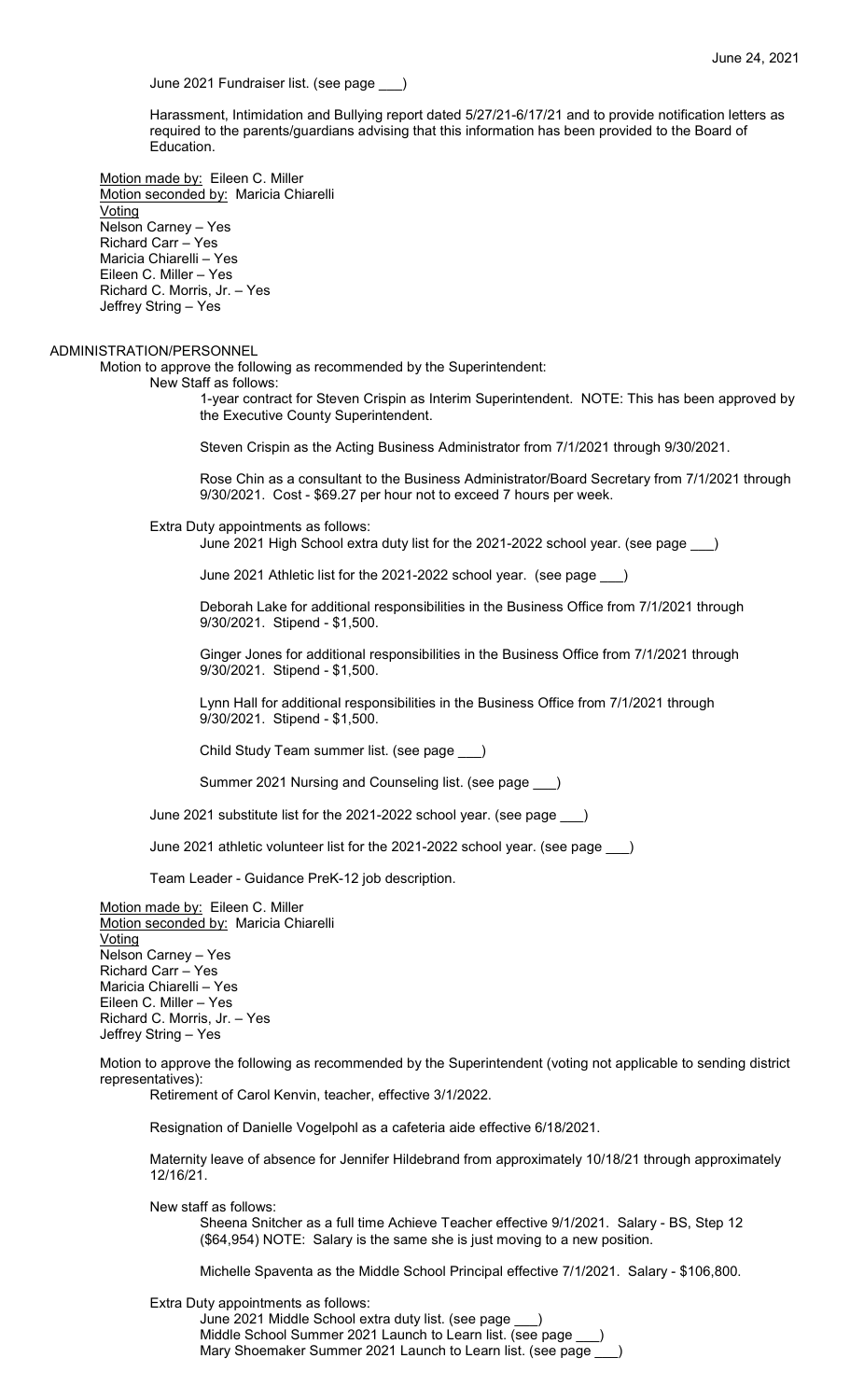Motion made by: Eileen C. Miller Motion seconded by: Maricia Chiarelli **Voting** Nelson Carney – Yes Richard Carr – Yes Maricia Chiarelli – Yes Eileen C. Miller – Yes Jeffrey String – Yes

# OPERATIONS/FINANCE

Motion to approve the following financial reports as recommended by the School Business Administrator: (see Board Minutes Financial Back-up Binder for details).

\_\_\_\_\_\_\_\_\_\_\_\_\_\_\_\_\_\_\_\_\_\_\_\_\_\_\_\_\_ \_\_\_\_\_\_\_\_\_\_\_\_\_\_\_\_\_\_\_\_\_\_\_\_

Pursuant to N.J.A.C. 6A:23A-16.10 (c)3, I certify that as of April 30, 2021, no budgetary line item account has obligations and payments (contractual orders) which in total exceed the amount appropriated by the Woodstown-Pilesgrove Regional Board of Education pursuant to N.J.S.A. 18A:22-8.1 and N.J.S.A. 18A:22-8.2 and no budgetary line item account has been over-expended in violation of N.J.A.C. 6:23- 16.10 (a)1.

Board Secretary Date

The April 30, 2021, preliminary final Report of the Treasurer of School Funds for the 2020-2021 school year is in agreement with the April 30, 2021, preliminary Report of the Board Secretary, pending audit.

Pursuant to N.J.A.C. 6A:23A-16.10(c)4, that the Woodstown-Pilesgrove Regional Board of Education certifies that as of April 30, 2021, and after review of the Secretary's Monthly Financial Report and the Treasurer's Monthly Financial Report and upon consultation with the appropriate district officials, to the best of the Board's knowledge, no major account or fund has been over-expended in violation of N.J.A.C. 6A:23A-16.10(a)1 and that sufficient funds are available to meet the district's financial obligations for the remainder of the fiscal year.

EFT's for May 2021, additional hand check payments for May 2021, and payment list for the month of June 2021.

Transfer of funds as previously approved by the Superintendent pursuant to 18A:22-8.1 for the month of April 2021.

Additional financial reports as follows:

Student Activities and Athletics for the month of May 2021. Scholarships for the month of May 2021. Odyssey of the Mind for the month of May 2021. Cafeteria Report for the month of May 2021. Woodstown Community School for the month of May 2021.

Motion made by: Eileen C. Miller Motion seconded by: Maricia Chiarelli Voting Nelson Carney – Yes Richard Carr – Yes Maricia Chiarelli – Yes Eileen C. Miller – Yes Richard C. Morris, Jr. – Yes Jeffrey String – Yes

Motion to approve the following as recommended by the School Business Administrator:

Authorize the School Business Administrator to pay any and all bills up through June 30, 2021 that would affect the credit worthiness of the school district. This bill list would be submitted for approval at the next regular meeting scheduled for July 22, 2021.

Enter into a Child Study Team Shared Services Agreement between Woodstown-Pilesgrove Regional School District Board of Education with the Alloway School District, effective July 1, 2021 through June 30, 2022. Alloway will pay Woodstown for services provided under this agreement in the amount of \$94,653.00

Submission of the 2021-2022 McKinney-Vento (MV) Education of Homeless Children & Youth Continuation Year 2 of 3 (22-BR28-H02) grant application, as the MV Regional Lead Education Agency, managing the program in three (3) counties (Cumberland, Salem, and Cape May), in the amount of \$214,650.00.

Resolution to authorize the School Business Administrator to transfer Capital Reserve as follows: **WHEREAS**, N.J.S.A. 6A:23A-14.4 et seq permit a Board of Education to establish and/or deposit into certain reserve accounts at year end, and

**WHEREAS**, the aforementioned statutes authorize procedures, under the authority of the Commissioner of Education, which permit a board of education to transfer anticipated excess current revenue or unexpended appropriations into reserve accounts during the month of June by board resolution, and

**WHEREAS**, the Woodstown-Pilesgrove Regional School District Board of Education wishes to deposit anticipated current year surplus into a Capital Reserve account at year end, and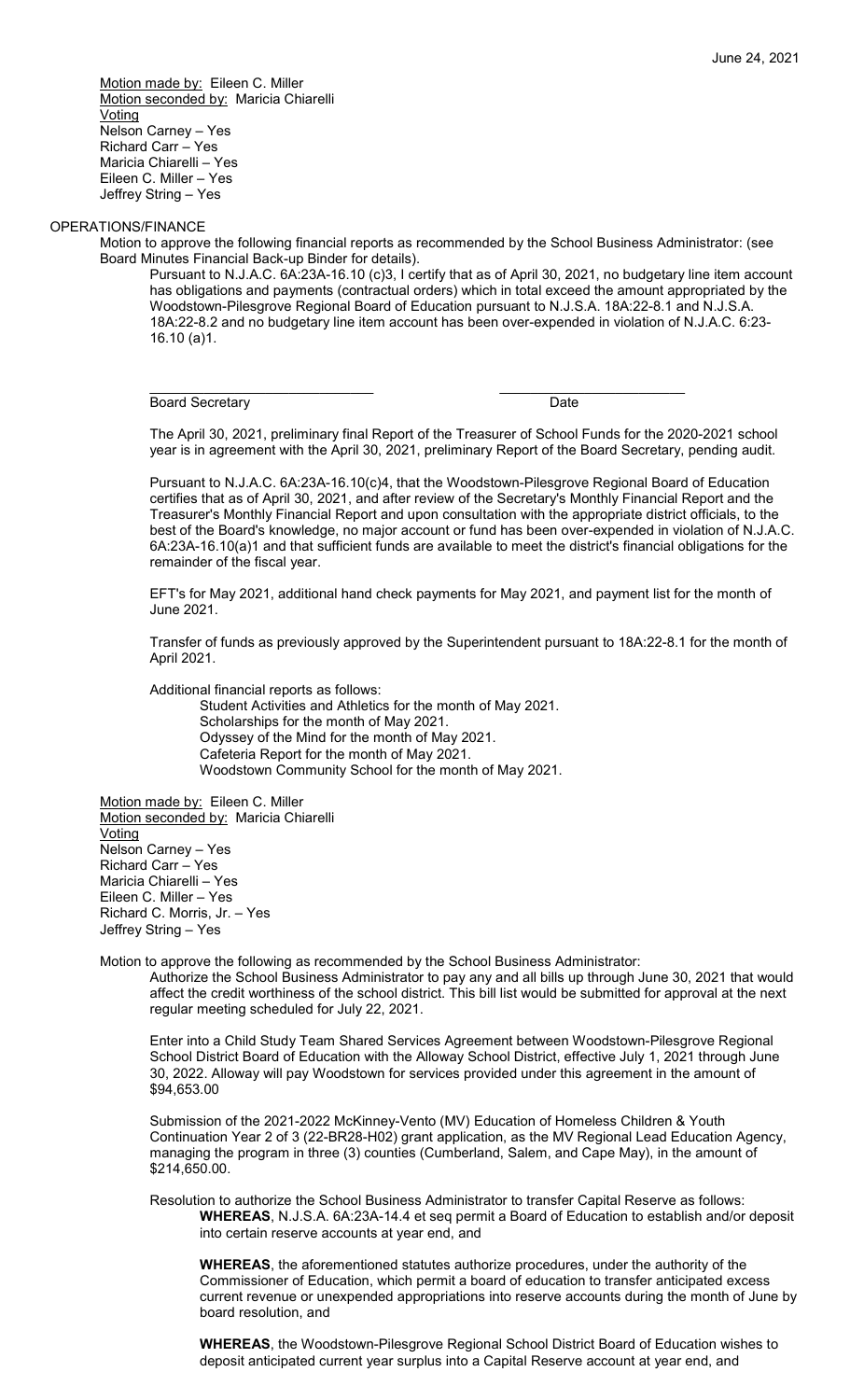**WHEREAS**, the Woodstown-Pilesgrove Regional School District Board of Education has determined that up to \$500,000 is available for such purpose of transfer;

**NOW THEREFORE BE IT RESOLVED** the Woodstown-Pilesgrove Regional School District Board of Education hereby authorizes the district's School Business Administrator to make this transfer consistent with all applicable laws and regulations.

Resolution to authorize the School Business Administrator to transfer Maintenance Reserve as follows: **WHEREAS**, N.J.S.A. 6A:23A-14.4 et seq permit a Board of Education to establish and/or deposit into certain reserve accounts at year end, and

**WHEREAS**, the aforementioned statutes authorize procedures, under the authority of the Commissioner of Education, which permit a board of education to transfer anticipated excess current revenue or unexpended appropriations into reserve accounts during the month of June by board resolution, and

**WHEREAS**, the Woodstown-Pilesgrove Regional School District Board of Education wishes to deposit anticipated current year surplus into a Maintenance Reserve account at year end, and

**WHEREAS**, the Woodstown-Pilesgrove Regional School District Board of Education has determined that up to \$500,000 is available for such purpose of transfer;

**NOW THEREFORE BE IT RESOLVED**, the Woodstown-Pilesgrove Regional School District Board of Education hereby authorizes the district's School Business Administrator to make this transfer consistent with all applicable laws and regulations.

Resolution to authorize the School Business Administrator to transfer Tuition Reserve as follows: **WHEREAS**, N.J.S.A. 6A:23A-14.4 permits a Board of Education, at any time, to establish a Tuition reserve account by board resolution; and,

**WHEREAS**, the account shall be established and held in accordance with GAAP and shall be subject to annual audit; and

**WHEREAS**, the funds in the Tuition reserve account shall be for up to 10 percent of the estimated tuition cost in the contract year for an anticipated tuition adjustment in the second year following the contract; and

**NOW THEREFORE BE IT RESOLVED**, the Woodstown-Pilesgrove Regional School District Board of Education hereby authorizes the district's School Business Administrator to establish said account consistent with all applicable laws and regulations in the amount of \$360,000.

Resolution directing the distribution of the Woodstown-Pilesgrove Regional School District Net Returned Surplus Funds held in Trust by the Gloucester, Cumberland, Salem School Districts JIF in the amount of \$4,875.00. (see page \_\_\_)

Request to withdraw from the district's 2020-2021 Maintenance Reserve account in the total amount of \$23,760.20 for the purpose of installing new plank flooring in the High School Main office proposal #25287 for the amount of \$11,304.43 & Guidance offices proposal #25288 for the amount of \$12,455.77. This work would include removal of the old carpet, floor prep, and installation of the new glued down plank flooring. This work will be completed by Commercial Interiors District Inc., which is a Co-Op of ESCNJ Contract #65MCESCCPS Bid #19/20-05.

Submission of the IDEA Grant application for Fiscal Year 2022, and to accept the grant award of funds upon subsequent approval of the FY IDEA application, in the amount of \$317,083.00 for Basic and \$5,089.00 for Preschool.

E2E Exchange Services Agreement for the period beginning July 1, 2021 through June 30, 2022 in the amount of \$2,980.00 for Category One and \$1,250.00 for Category Two (3% of Category Two funding with a minimum of \$1,250.00)

Contract with Gloucester County Special Services School District (GCSSSD) to provided related services as needed for the 2021-2022 school year.

Recommend that the School Business Administrator be authorized to release payment, prior to the regular July Board of Education meeting, for invoices submitted by GraMin Consulting Services (GSC) related to the replacement of the fire alarm system at the Mary Shoemaker Elementary School. Invoices are for project development, NJDOE application and project management services from January 28, 2021 to June 30, 2021. The July payment will not exceed \$7,000. The total invoiced amount for GraMin for this project is on target to not exceed \$9,000.

Recommend that the School Business Administrator be authorized to release payment, prior to the regular July Board of Education meeting, for invoices submitted by RYEBREAD Architects related to the replacement of the fire alarm system at the Mary Shoemaker Elementary School. Invoices are for project development, design / construction drawings and project management services from January 3, 2021 to June 30, 2021. The July payment will not exceed \$22,000.00. The total invoiced amount for RYEBREAD for this project is on target to not exceed \$24,000.

Recommend that the School Business Administrator be authorized to release payment, prior to the regular July Board of Education meeting, for invoices submitted by DEC Electric related to the replacement of the fire alarm system at the Mary Shoemaker Elementary School. Invoices are for project construction costs. Application for payments are to be first authorized by the architect. DEC: The July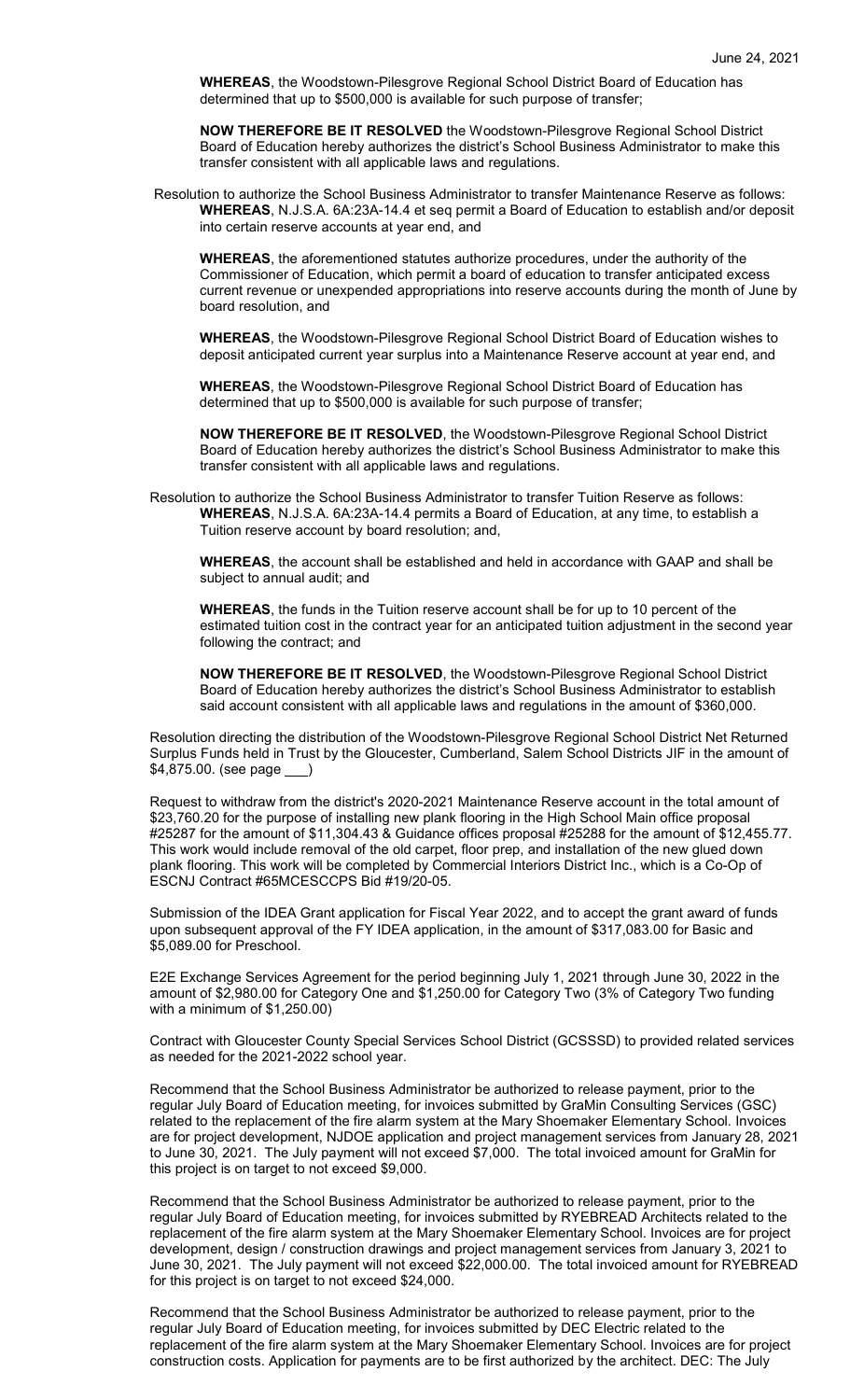payment will not exceed \$310,000.00. The total contracted amount for DEC for this project is on target at \$368,517.81 (i.e., original contract sum of \$367,200.00 + change order \$1,317.81)

Recommend the acceptance of DEC Electric change order request #1 in the amount of \$1,317.81 to replace failed HVAC unit starter in the library of the Mary Shoemaker School. The current starter was found to be defective and must be replaced in order for the new system to properly shut down the library HVAC unit in the event of a fire in the unit or attached ductwork.

Contract with Salem County Special Services School District for the 2021-2022 Extended School Year program for the attendance of the listed students in the amount of \$5,000.00 per student plus a 1:1 aide if applicable in the amount of \$4,600.00as follows: (attachment)

NJSmart #7182903077 plus a 1:1 aide NJSmart #1416288941 plus a 1:1 aide

Motion made by: Eileen C. Miller Motion seconded by: Maricia Chiarelli Voting Nelson Carney – Yes Richard Carr – Yes Maricia Chiarelli – Yes Eileen C. Miller – Yes Richard C. Morris, Jr. – Yes Jeffrey String – Yes

Motion to approve the following as recommended by the School Business Administrator (voting not applicable to sending district representatives):

Contract with Salem County Special Services School District for the attendance of student NJSmart #7170363720, effective May 28, 2021 through the remainder of the 2020-2021 school year for 13 days in the amount of \$3,937.00.

Accept the following donations to the Middle School for the purchase of Mr. Softee Ice Cream for our students during their House Games on the last day of school. Funds will be deposited into the student activities account.

Lake House Restaurant - \$450.00 James and Sandi Lyons - \$400.00

Contract with Salem County Special Services School District for the 2021-2022 Extended School Year program for the attendance of the listed students in the amount of \$5,000.00 per student plus a 1:1 aide if applicable in the amount of \$4,600.00as follows: (attachment)

NJSmart #6053703191 NJSmart #7402363052 NJSmart #7170363720 NJSmart #8669004539 NJSmart #2384482013 plus a 1:1 aide

Motion made by: Maricia Chiarelli Motion seconded by: Richard Carr Voting Nelson Carney – Yes Richard Carr – Yes Maricia Chiarelli – Yes Eileen C. Miller – Yes Jeffrey String – Yes

ANNUAL APPOINTMENTS AND AFFIRMATIONS FOR THE 2021-2022 SCHOOL YEAR Motion to approve the annual appointments and affirmations as recommended by the School Business Administrator for the 2021-2022 school year as follows:

Petty Cash Steven Crispin, Interim Superintendent **\$100.00** \$100.00 Steven Crispin, Acting Business Administrator **\$200.00** \$200.00 Richard Senor, WHS Principal  $$150.00$ Michelle Spaventa, WMS Principal **\$150.00 \$150.00** Diane Cioffi, MSS Principal **\$500.00** and \$500.00 Diane Cioffi, WRECLC Principal **\$200.00** \$200.00 Tameka Matthews, CST Director  $$100.00$ Joe Ursino, Athletic Director \$100.00

Motion made by: Maricia Chiarelli Motion seconded by: Eileen C. Miller Voting Nelson Carney – Yes Richard Carr – Yes Maricia Chiarelli – Yes Eileen C. Miller – Yes Richard C. Morris, Jr. – Yes Jeffrey String – Yes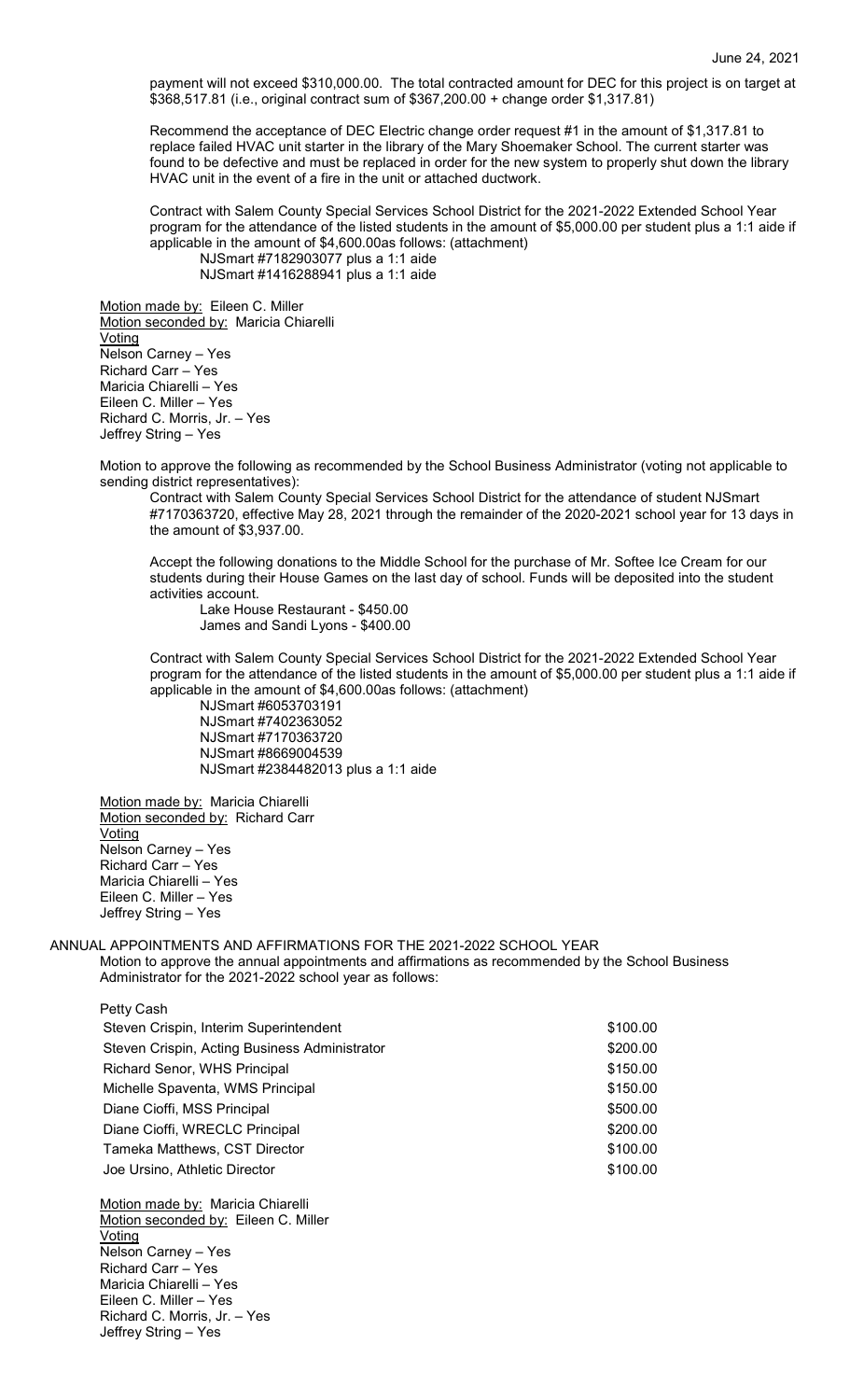## POLICY

Motion to approve the following policies and regulations for first reading:

- Alert 223 Summary
- P 0131 Bylaws, Policies, and Regulations (Revised)
- P 1521 Educational Improvement Plans (M) (Abolished)
- Federal Families First Coronavirus (COVID-19 Response Act (M) (Abolished)
- P 2421 Career and Technical Education (Revised)
- R 2421 Vocational Technical Education (Abolished)<br>P 3134 Assignment of Extra Duties (Revised)
- P 3134 Assignment of Extra Duties (Revised)<br>P 3142 Nonrenewal of Nontenured Teaching
- P 3142 Nonrenewal of Nontenured Teaching Staff Member (Revised)
- R 3142 Nonrenewal of Nontenured Teaching Staff Member (Revised)<br>P 3221 Evaluation of Teachers (M) (Revised)
- P 3221 Evaluation of Teachers (M) (Revised)
- Evaluation of Teachers (M) (Revised)
- P 3222 Evaluation of Teaching Staff Members, Excluding Teachers and Administrators (M) (Revised)<br>R 3222 Evaluation of Teaching Staff Members, Excluding Teachers and Administrators (M) (Revised)
- Evaluation of Teaching Staff Members, Excluding Teachers and Administrators (M) (Revised)
- P 3223 Evaluation of Administrators, Excluding Principals, Vice Principals, and Assistant Principals (M) (Revised)
- R 3223 Evaluation of Administrators, Excluding Principals, Vice Principals, and Assistant Principals (M) (Revised)
- P 3224 Evaluation of Principals, Vice Principals, and Assistant Principals (M) (Revised)
- R 3224 Evaluation of Principals, Vice Principals, and Assistant Principals (M) (Revised)
- P 4146 Nonrenewal of Nontenured Support Staff Member (Revised)
- R 4146 Nonrenewal of Nontenured Support Staff Member (Revised)
- P 5460.02 Bridge Year Pilot Program (M) (New)
- R 5460.02 Bridge Year Pilot Program (M) (New)
- P 6471 School District Travel (M) (Revised)<br>R 6471 School District Travel (M) (Revised)
- School District Travel (M) (Revised)
- P 8561 Procurement Procedures for School Nutrition Programs (M) (Revised)

Additional Policies and Regulations for update (not part of Alert 223)

- P 1110 Organization Chart (Revised)<br>P 5111 Eligibility of Resident NonRes
- Eligibility of Resident NonResident Students (Revised)
- P 5410 Promotion and Retention (M) (Revised)<br>R 5410 Promotion and Retention (M) (New)
- Promotion and Retention (M) (New)
- R 5420 Reporting Student Progress (New)

Motion made by: Maricia Chiarelli Motion seconded by: Eileen C. Miller Voting Nelson Carney – Yes Richard Carr – Yes Maricia Chiarelli – Yes Eileen C. Miller – Yes Richard C. Morris, Jr. – Yes Jeffrey String – Yes

# OLD BUSINESS – None.

NEW BUSINESS – Mrs. Grossman invited Mr. Crispin, Interim Superintendent, to join her and the Board members at the Board table.

#### REPORTS

Rose Chin, School Business Administrator gave updates on the following: (recap of Work Session report) NJ Department of Agriculture's clean audit (no CAP) re: the Procurement Review of Woodstown's Food Service program.

Rationale for the BA Office recommendation (roles and responsibilities) during the months of July, August, and September 2021.

Steve Crispin will be Acting BA

Rose Chin will be a consultant; up to 1 day per week Goal: to ensure a smooth transition

Positive May 2021 cafeteria performance.

Report to Board on School District Contracts.

BOARD REPORTS – were provided at the Work Session meeting.

## AUDIENCE PARTICIPATION (Non-Agenda items only)

Community members voiced their opinions and seek clarification on mask wearing, NJDOE's curriculum (e.g., critical race theory), and reopening plan in September 2021.

#### IMPORTANT DATES

July 22, 2021 – Work Session and Regular Meeting, 6:00 p.m. at WRS MPR with a virtual component. August 26, 2021 – Work Session and Regular Meeting, 6:00 p.m. at WRS MPR with a virtual component.

## GOOD OF THE ORDER

Mr. Carney thanked everyone for their acts of kindness and support during his family incident.

Mr. Morris thanked Mrs. Grossman and Mrs. Chin for their service to the district.